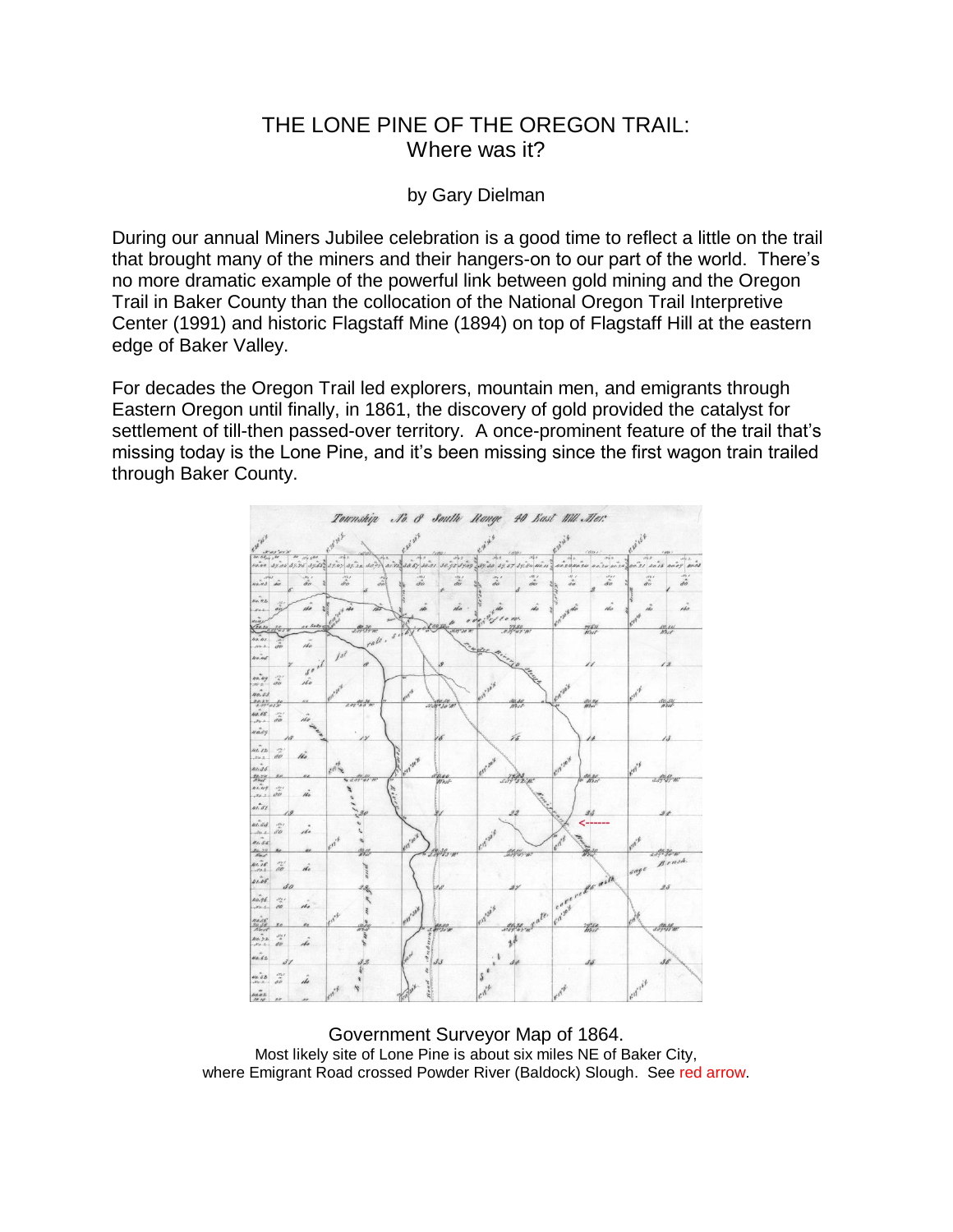For many, many years--perhaps centuries--the Lone Pine, or *l'arbre seul* as it was called by French-Canadian trappers, was a living marker along the trail through Baker Valley. Without a doubt, the Lone Pine would today be the most revered landmark on the Oregon Trail, if, on September 28, 1843, some "inconsiderate emigrant axe" wielded by migrants in the first wagon train to travel the Oregon Trail had not felled the famous pine.

The preceding year Medorem Crawford, in his journal entry of August 8, 1842, described the scene that foot and horse travelers observed upon reaching the crest of the hills south of Virtue Flat:

We at last found the top of the mountain. At a distance we could see what we supposed to be the Blue mountains and they struck us with terror. Their lofty peaks seemed a resting place for the clouds. Below us was a large plain and at some distance we could discover a tree which we at once recognized as "the lone tree" of which we had before heard. We made all possible speed and at 7 o'clock the advance party arrived at the Tree nearly an hour before the cattle. The Tree is a large Pine stand[ing] in the midst of an immense plain entirely alone. It presented a truly singular appearance and I believe is respected by every traviler through this almost Treeless Country.

Obviously not every traveler respected the Lone Pine, for a year later it was chopped down and within five years the Lone Pine stump, wrote Riley Root in his journal on August 14, 1848, "[was] nearly obliterated by fires set to it by emigrants." And by then there was nothing at all left of the rest of the Lone Pine, for, Root noted, "No wood at this place to be obtained for cooking."

Several years ago, the Oregon Department of Transportation erected a historical marker commemorating the Lone Pine, which I designed as a representative of the Baker County Historical Society, on Highway 86 as it winds its way up the hill on the east side of Baker Valley.

But exactly where in Baker Valley the Lone Pine once stood was a question I couldn't answer. Many people would like to drive to that spot and imagine in their mind's eye what the scene at this popular campsite was like for Native Americans, trappers, explorers like Peter Skene Ogdan and Captain Bonneville, and early missionaries like Marcus and Narcissus Whitman. We don't know exactly and probably never will. But I think we can get pretty close by reading the many journals kept by travelers of the Oregon Trail or Emigrant Road, as they called it.

The very earliest journals unfortunately give only vague accounts of the tree's location, such as Narcissa Whitman's journal entry of August 26, 1836. "The place called Lone Tree is a beautiful valley in the region of Powder river, in the centre of which is a solitary tree quite large, by the side of which travelers usually stop & refresh themselves." And then there's Thomas J. Farnham's even less helpful September 19, 1839, journal entry. "Cooked dinner at L'Arbor Seul, a lonely pine in an extensive plain."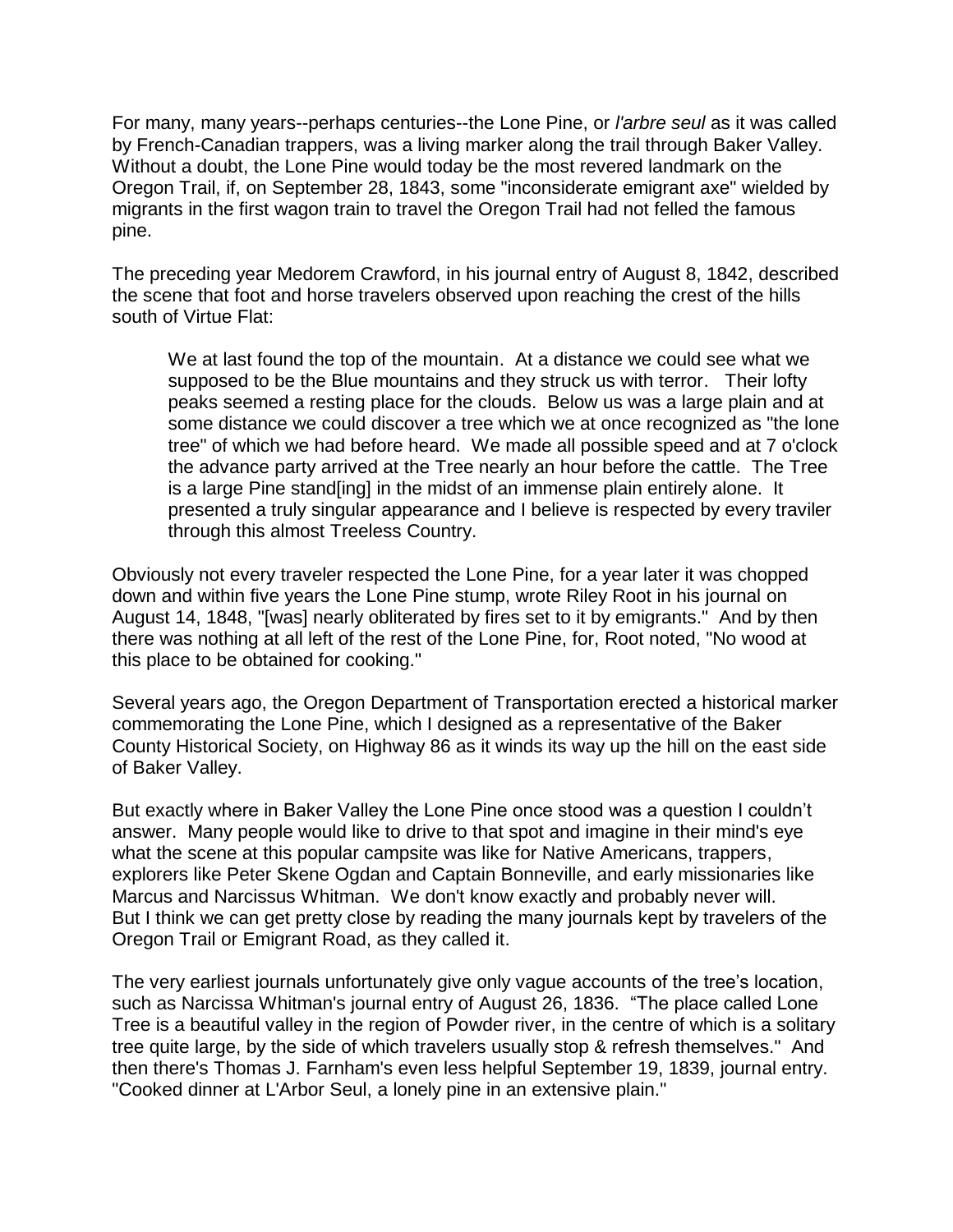

Narcissa Whitman (1808-1847)

Other journals indicate that the Lone Pine was located at the first water encountered upon entering Baker Valley. Captain John Charles Fremont, whose military expedition passed through the valley in October of 1843, discovered the fate of the Lone Pine just a couple of weeks after it was felled.

October 15. ...From the dividing grounds [hills south of Virtue Flat] we descended by a mountain road to Powder river, on an old bed of which we encamped....From the heights we had looked in vain for a well-known landmark on Powder river, which had been described to me by Mr. Payette as l'arbre seul, (the lone tree;) and, on arriving at the river, we found a fine tall pine stretched on the ground, which had been felled by some inconsiderate emigrant axe. It had been a beacon on the road for many years past.

Fremont's journal does not provide enough detail to locate the Lone Pine. But later travelers began keeping more detailed records of their journey. They usually recorded the number of miles traveled in a day or between significant landmarks such as water crossings. As they traversed Baker Valley, many of the emigrants noted in their journals several such landmarks. Representative of the journals is that of Robert H. Renshaw, who reached Baker Valley in August 1851 and camped at the same site as Fremont.

Thursday 21 Left the waters of Burnt River this morning, and traveld about nine miles to the far edge of a flat [Virtue Flat], and nooned. No water, but plenty of grass. From thence we descended a long slant of hill to [till] we came into a butiful bottom of land. We traveld down the bottom 3 or 4 miles to we came to water in holes in the bed of a creek.

Friday 22 Left the Seap spring early this morning and traveld to Powder River, a distance of ten miles and nooned. Plenty of grass. From thence we traveld over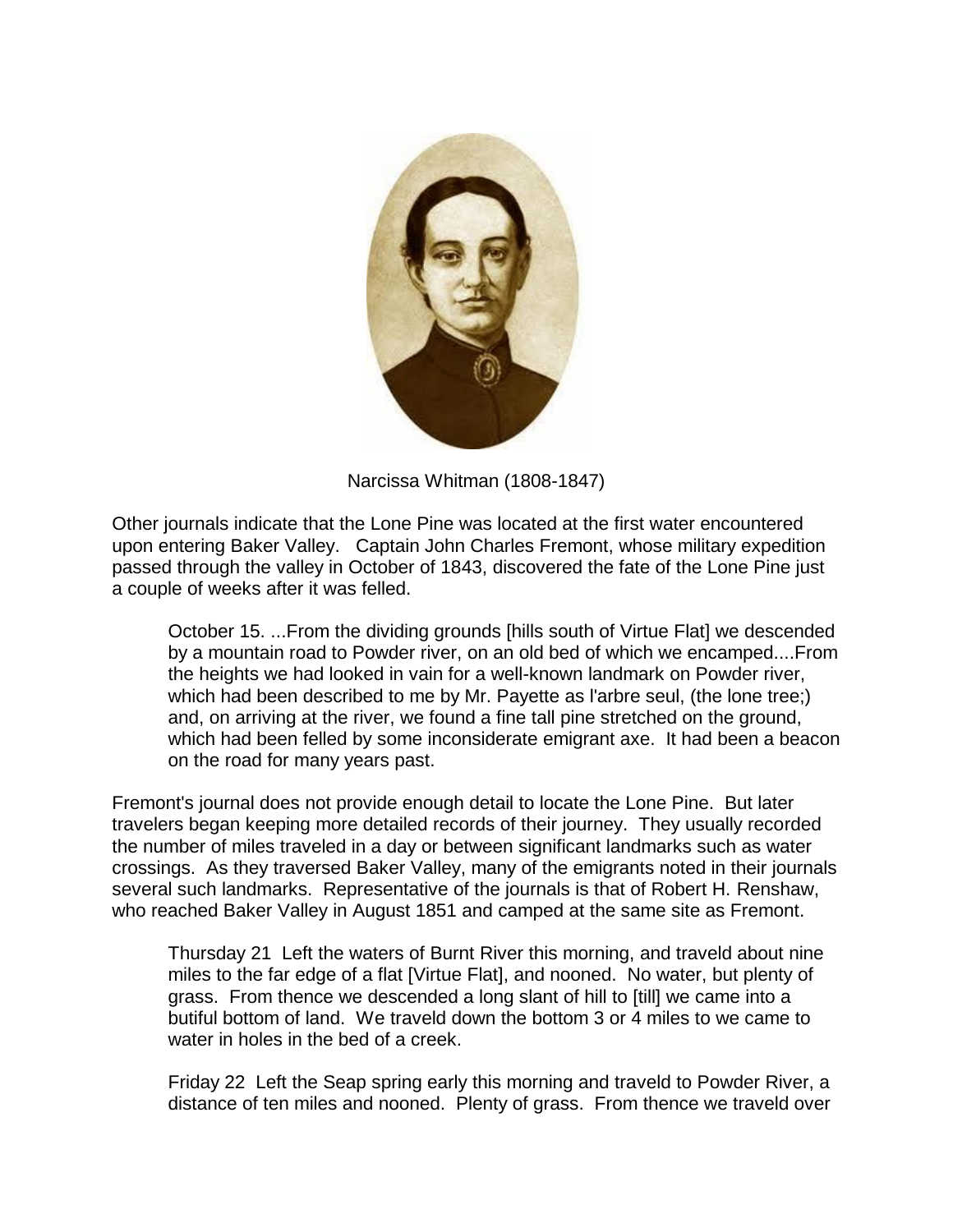the point of a hill and down the side of the river some three miles and crossed the river. About two miles farther we crossed a butiful creek. Plenty of grass. Two miles farther we crossed a small creek and camped on the north side. Plenty of grass. Days traval 16.

Although Renshaw's distances are not exact, it's rather easy to identify the landmarks he mentions. If we follow the landmarks in reverse order, we end up at the site of the Lone Pine. Renshaw's "small creek" is Wolf Creek, which the wagon trains crossed about one and one-half miles north of present-day North Powder and which was a popular campsite often referred to as the "third crossing," "west branch," or" west fork" of Powder River.

The "second crossing," "middle branch," or "middle fork" was North Powder River at the town of North Powder. Two miles south of North Powder was the "first crossing" or "main branch" of Powder River. But the emigrants first struck Powder River two and one-half miles south of the first crossing, the site of Renshaw's noon break, located where highway I-84 crosses Powder River between Coyote Peak to the west and Magpie Peak to the east, and heads north toward North Powder.

The Lone Pine was located ten miles southeast of that first siting of the Powder River at Renshaw's "water in holes," usually referred to in journals as the "Powder River Slough" or just plain "slough," "slue," or "slew." Today we know it as Baldock Slough. Many wagon trains camped at this site, as did James W. Nesmith a day before the tree was felled.

Wednesday, September 27 [1843]--Looney's wagon turned over this morning soon after leaving camp. We crossed the divide [between Alder Creek and Virtue Flat] and encamped at the lone pine tree. Trailed twelve miles. Snow, that fell the night before last on the mountains, in sight all day. Weather drizzly and rainy.

Thursday, September 28--Left the pine tree this morning. Trailed fourteen miles. Encamped on the third fork of Powder River [Wolf Creek]. Had a fine view of the snow-topped mountains through the clouds. Raining below them.

Later, since the Lone Pine had long since been cut down, most journals didn't mention it and the slough together, although they did sometimes refer to Baldock Slough as "Lone Tree Creek," (Hastings, 1847). But Peter Burnett, who became governor of California, recalled that his group "encamped on the branch of the Powder River at the Lone Pine," on the day the tree fell. His memoir written years later contains the most poignant account of the tree's demise.

[A]s I drove along, I would raise my head and look at that beautiful green pine. At last, on looking up as usual, the tree was gone. I was perplexed for a moment to know whether I was going in the right direction. There was the plain, beaten wagon road before me, and I drove on until I reached the camp just at dark. That brave old pine, which had withstood the storms and snows of centuries, had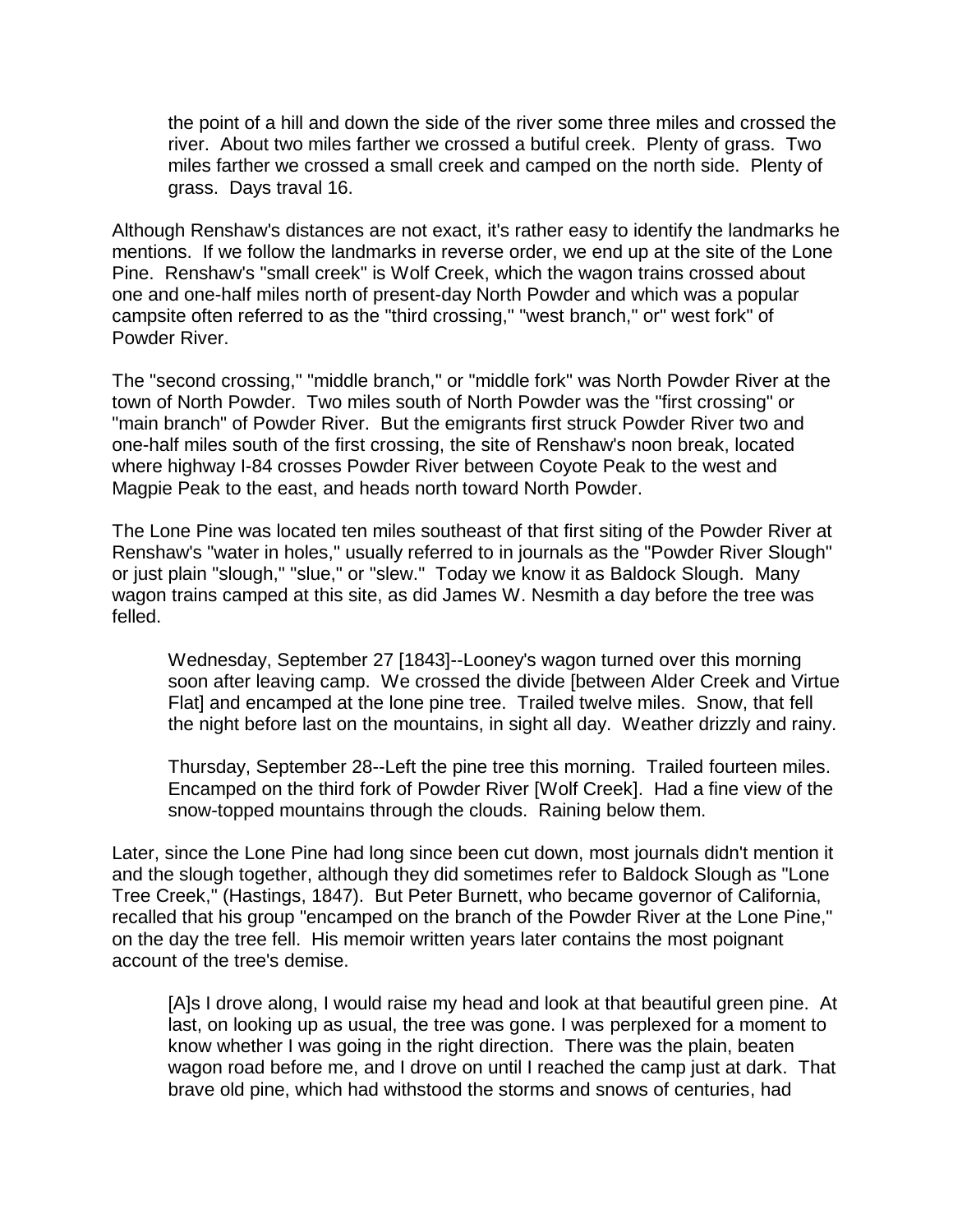

Peter Burnett (1807-1895)

fallen at last by the vandal hands of man. Some of our inconsiderate people had cut it down for fuel, but it was too green to burn. It was a useless and most unfortunate act. Had I been there in time I should have begged those woodmen to "spare that tree."

James Clyman, who made the westward journey in 1844, noted in a September 23rd entry, "Nooned at what is called the lone Tree in the middle of a vally & a fine one it has been of the pine Spicies now cut down & all the branches used for fuel."

So, the Lone Pine was located on the Oregon Trail where it crossed Baldock Slough. But where did they intersect? Baldock Slough has its origin on the eastern edge of Baker City, flows north about seven miles, and then west about four miles to its confluence with Powder River. An 1864 government surveyor's map shows the "Emigrant Road" running in almost a straight line from the southeast to the northwest, crossing the "Powder River Slough" at a point in the NW ¼ of the SW ¼ of Section 23 of Township 8 South, Range 40 East, of the Western Meridian.

Although mother nature has changed the course of Baldock Slough over the centuries and farmers have straightened it out in numerous places, today Baldock Slough still winds its way through about the same area documented by the 1864 map as the spot where the Oregon Trail crossed the slough.

How do you get to this likely former site of the Lone Pine? In terms of local roads, you can get close to where the Oregon Trail crossed Baldock Slough by driving north out of Baker City on I-84 five miles, exit onto the Medical Springs Highway at the 203 Pond, and drive about one and one-quarter miles east to Lindley Lane (the first road south). Then drive south on Lindley Lane two-thirds of a mile. About a third of a mile east of this point out in the pasture--don't enter without permission--is possibly close to where the Lone Pine once stood.